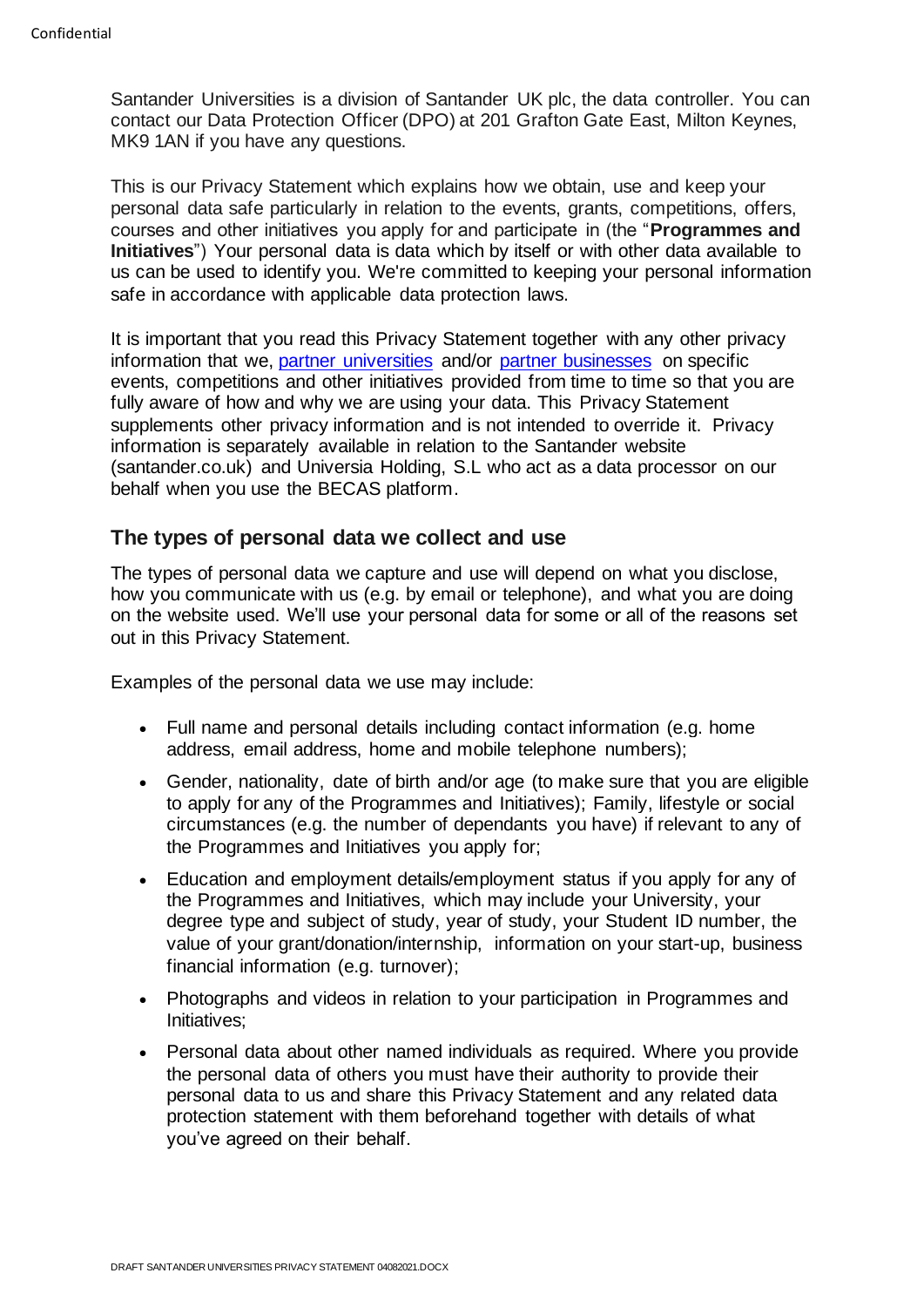• When requested, and with your consent, special category personal data which for example reveals or concerns your health, racial or ethnic origin, sexual orientation

## **Providing your personal data**

We'll tell you if providing some personal data is optional, including if we ask for your consent to process it. In all other cases, if you fail to provide the requested personal data, we may be unable to process or respond to your application, query or service.

We collect personal data about you when you interact directly by:

- (a) contacting us through our website, by email, telephone, and/or social media, such as Facebook, Twitter and LinkedIn;
- (b) registering and/or applying for any of the Programmes and Initiatives on a website;
- (c) participating in any of the Programmes and Initiatives; or
- (d) completing feedback or surveys;

We may receive information about you from other sources (such as partner universities and partner businesses), which we will add to the information we already hold about you in order to help us provide our Programmes and Initiatives in accordance with your requirements and to improve and personalise our service to you.

### **Monitoring of communications**

Subject to applicable laws, we'll monitor and record your calls, emails, text messages, social media messages and other communications in relation to your dealings with us. We'll do this for regulatory compliance, self-regulatory practices, crime prevention and detection, to protect the security of our communications systems and procedures, to check for obscene or profane content, for quality control and staff training, and when we need to see a record of what's been said.

#### **Using your personal data: the legal basis and purposes**

We'll process your personal data:

1. As **necessary to perform a contract** with you for the relevant Programmes and Initiatives, or for taking steps to comply with a request you made with a view to entering into a contract, for example:

a) To take steps at your request prior to entering into it;

b) To decide whether to enter into it;

c) To manage and perform that contract, which may include Santander Universities, other businesses in the group, our partner universities or partner businesses contacting you in relation to any of the Programmes and Initiatives (for example, to request your participation in events relating to a Programme, or determine if you have successfully passed to the next stage of a Programme,)

d) To update our records.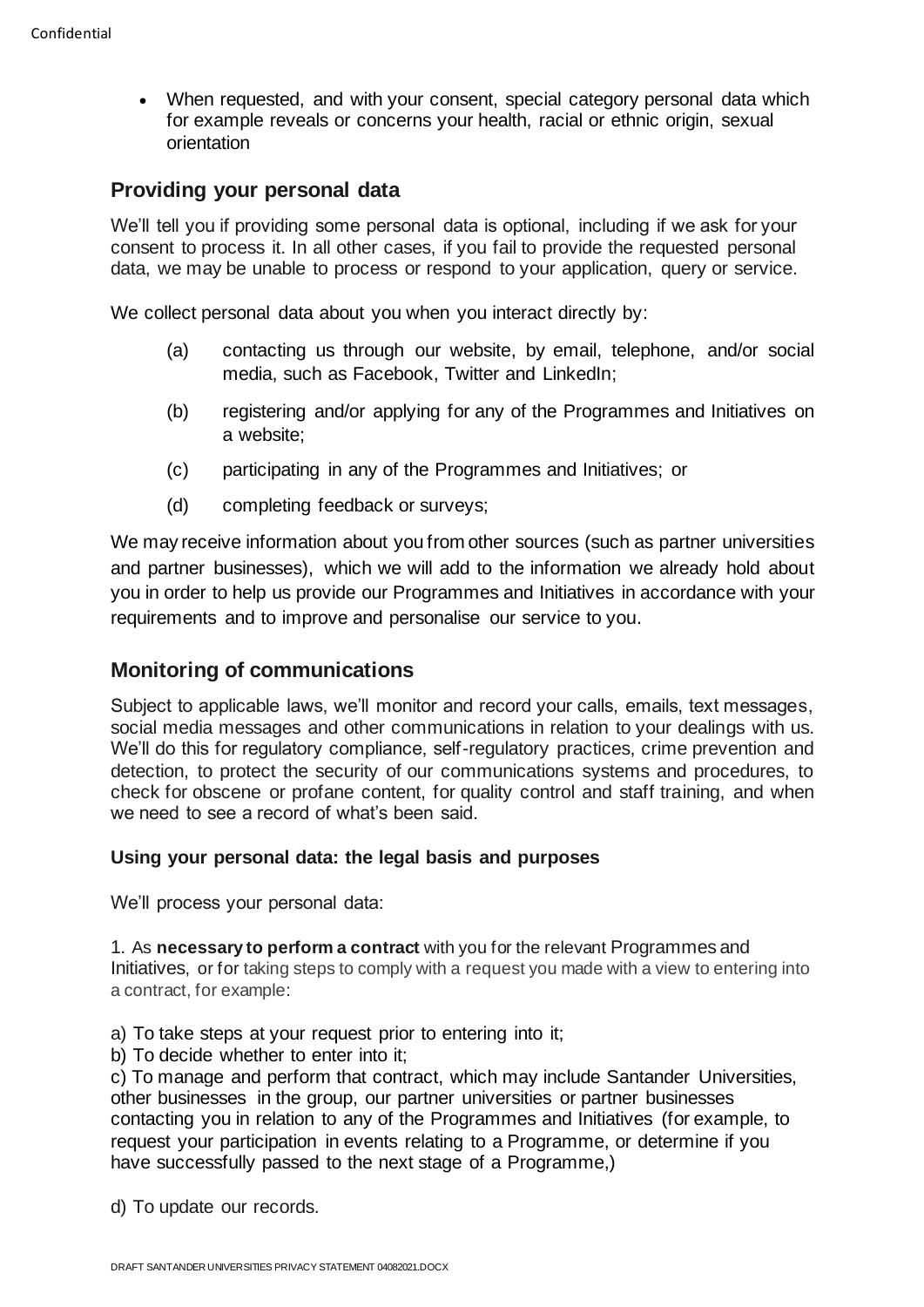2. As necessary **for our own legitimate interests** or those of other persons and organisations, for example:

a) For good governance, accounting, and managing and auditing our business operations,

b) To monitor emails, calls, other communications, and activities on your account; c) For market research, analysis and developing statistics, which may include Santander Universities or other areas of the group contacting you to understand and assess the impact the Santander donations funding you have received has had on you; and

d) To send you marketing communications, including automated decision making relating to this.

3. As necessary **to comply with a legal obligation**, for example:

a) When you exercise your rights under data protection law and make requests;

b) For compliance with legal and regulatory requirements and related disclosures;

c) For establishment and defence of legal rights:

d) For activities relating to the prevention, detection and investigation of crime;

e) To verify your identity, make credit, fraud prevention and anti-money laundering checks; and

f) To monitor emails, calls, other communications, and activities on your account.

4. Based on **your consent**, for example:

a) When you request us to disclose your personal data to other people or organisations, or otherwise agree to disclosures, such as our disclosure to partner universities for their own statistical and analytical purposes;

(b to verify your status as a student.

(c) When we process any special categories of personal data about you (e.g. your racial or ethnic origin, political opinions, religious or philosophical beliefs, trade union membership, genetic data, biometric data, data concerning your health, sex life or sexual orientation); and

(d) To send you marketing communications where we've asked for your consent to do so, such as in relation to relevant:

- Programmes and Initiatives academic activities such as conferences, courses and congresses,
- services, products or activities in connection with research, technology, telecommunications, professional openings and job searches, culture, assistance with study and training, work and projects

You're free at any time to change your mind and withdraw your consent. The consequence might be that we can't do certain things for you. To the extent that action has already been taken based on your consent, withdrawal of your consent will not apply to the processing of your personal data that has already occurred, based on your consent.

## **Sharing of your personal data**

Subject to applicable data protection law we may share your personal data with: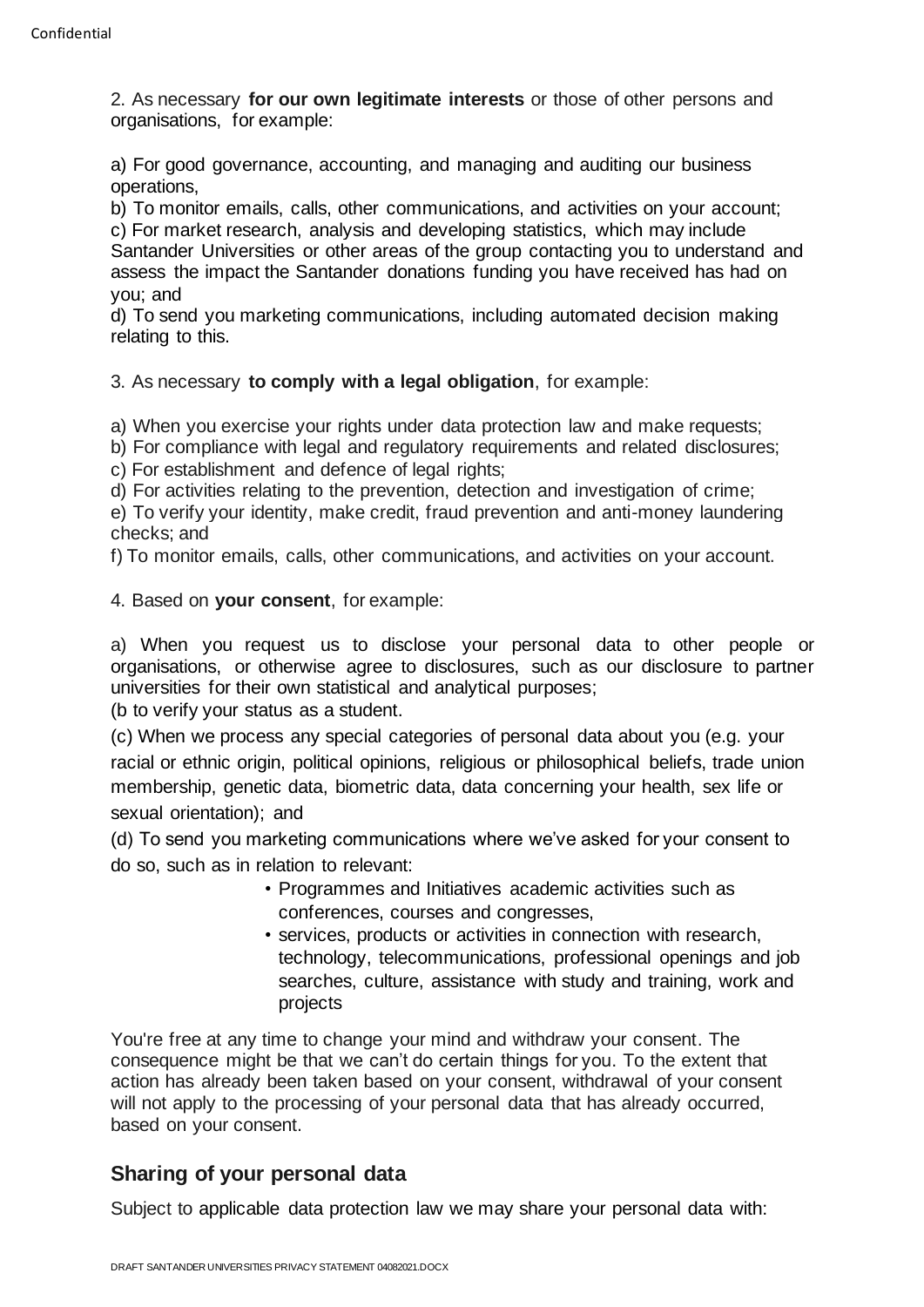- The Santander group of companies\* and associated companies in which we have shareholdings:
- Sub-contractors and other persons who help us provide our Programmes and Initiatives, including [partner universities](https://www.santander.co.uk/universities/our-partners) and/or [partner businesses;](https://www.santander.co.uk/universities/events)
- Companies and other persons providing services to us;
- Our legal and other professional advisors, including our auditors;
- Law enforcement bodies;
- Government bodies and agencies in the UK and overseas (e.g. HMRC who may in turn share it with relevant overseas tax authorities and with regulators e.g. the Prudential Regulatory Authority, the Financial Conduct Authority, the Information Commissioner's Office);
- Courts, to comply with legal requirements, and for the administration of justice;
- In an emergency or to otherwise protect your vital interests;
- To protect the security or integrity of our business operations;
- When we restructure or sell our business or its assets or have a merger or reorganisation;
- Market research organisations who help to improve our Programmes and Initiatives; and
- Anyone else where we have your consent or as required by law.

#### **International transfers**

In some instances, your personal data may be transferred outside the UK and the European Economic Area. While some countries have adequate protections for personal data under applicable laws, in other countries steps will be necessary to ensure appropriate safeguards apply to it. These include imposing contractual obligations of adequacy or requiring the recipient to subscribe or be certified with an 'international framework' of protection. More details can be found in our ['Using My](https://www.santander.co.uk/assets/s3fs-public/documents/using_my_personal_data_core0026mar21h.pdf)  [Personal Data' booklet \(121 KB\).](https://www.santander.co.uk/assets/s3fs-public/documents/using_my_personal_data_core0026mar21h.pdf)

#### **Automated decision making and processing**

Automated decision making involves processing your personal data without human intervention to evaluate your personal situation, such as for example confirming eligibility for competitions or grants by having completed a minimum percentage of a course, and/or deciding the outcome of competitions. All such activity is on the basis of our legitimate interests and to develop and improve our Programmes and Initiatives. Further details can be found in th[e](https://www.santander.co.uk/assets/s3fs-public/2018-09/Using%20my%20personal%20data.pdf) ['Using My Personal Data' booklet \(121](https://www.santander.co.uk/assets/s3fs-public/documents/using_my_personal_data_core0026mar21h.pdf)  [KB\).](https://www.santander.co.uk/assets/s3fs-public/documents/using_my_personal_data_core0026mar21h.pdf)

#### **Using our video services**

You may be able to apply for some of our Programmes and Initiatives using a video session from your mobile device in high quality two-way video.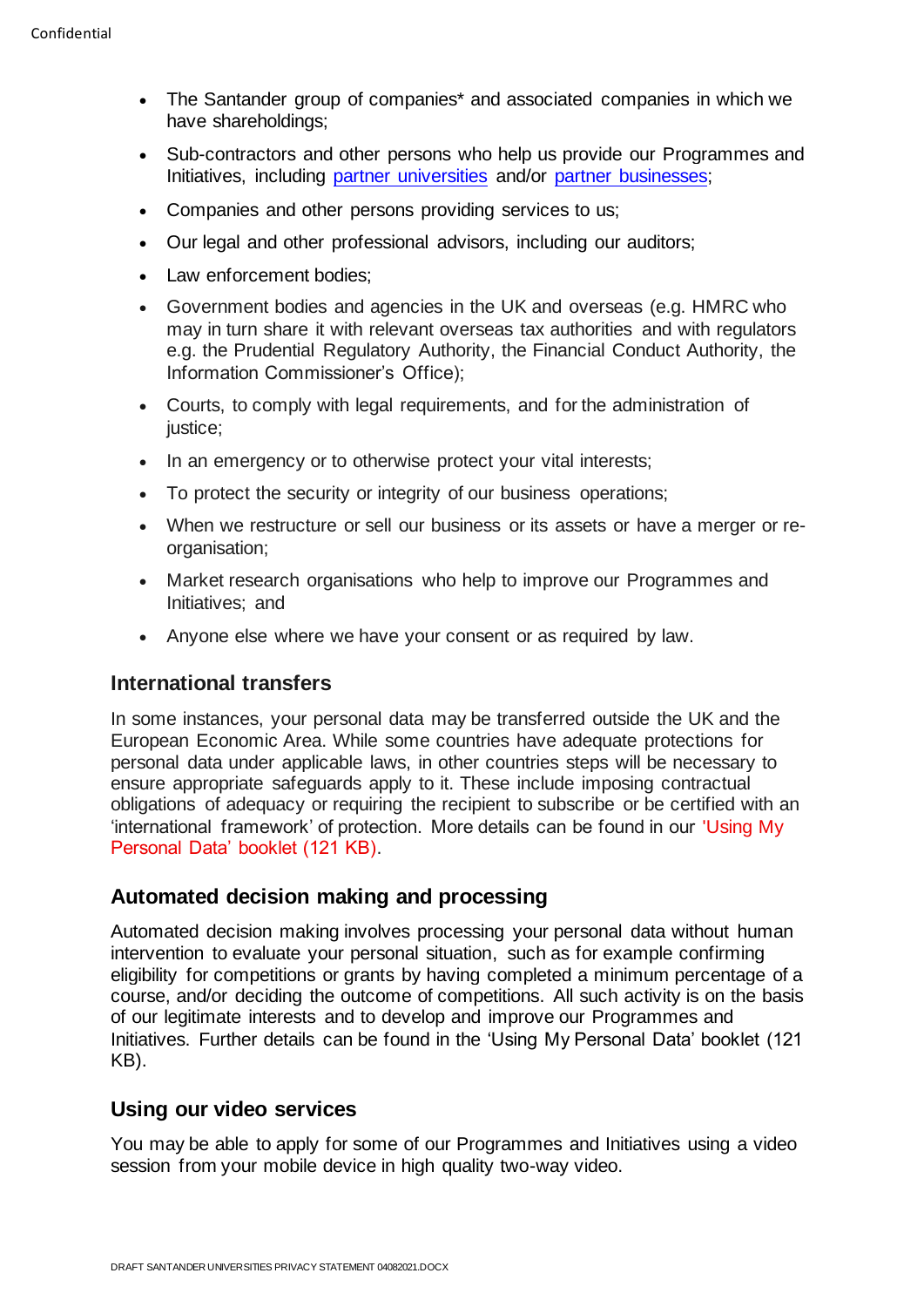If you use our video services, both the images and the audio will be recorded and may be used for training and monitoring purposes. We'll use any personal data captured about you for the performance of a contract or/with a view to entering into a contact with us as well as for our legitimate interests for good governance, accounting, managing and auditing our business operations, and to monitor emails, calls, other communications in relation to your dealings with us. Please see the monitoring of communications section for more information and the criteria for retention periods section for more information on the criteria we use to determine our retention periods.

You're entitled to record your video session only for your own personal use and you should avoid sharing any footage with third parties or posting it on any websites. For your own privacy and protection please ensure that your location doesn't include items and images that you don't wish to be recorded.

## **Using your personal information for direct marketing**

We'll tell you if we intend to use your information for marketing purposes and we'll give you the opportunity to opt out if you want to (unless we need consent to use your information for marketing purposes – if we do we'll seek one). If you receive marketing emails and don't want to in future, please use the unsubscribe link within the email and we'll remove you from future campaigns.

## **Surveys and competitions**

We'll treat any survey or competition information you provide with the same high standard of care as we do all other information, using any details provided strictly within the terms of the competition and this Privacy Statement.

## **Cookies**

Cookies are small text files placed on your computer, smartphone or other device and are commonly used on the internet. We use cookies and similar technologies to:

- collect information that will help us understand visitors' browsing habits on our website;
- compile statistical reports on website activity, e.g. number of visitors and the pages they visit;
- temporarily store any information which you may enter in tools, such as calculators or demonstrations on our website; and
- in some cases, remember information about you when you visit our site. We may need to do this to provide some of our services.

We use cookies to enable us to perform our contract with you and for our legitimate interests (e.g. to help us improve our service). We'll also ask your consent for nonessential cookies. To find out more about all types of cookies and how to control and delete them, including clearing your browsing history, you can read our cookie policy here.

#### **Criteria used to determine retention periods (**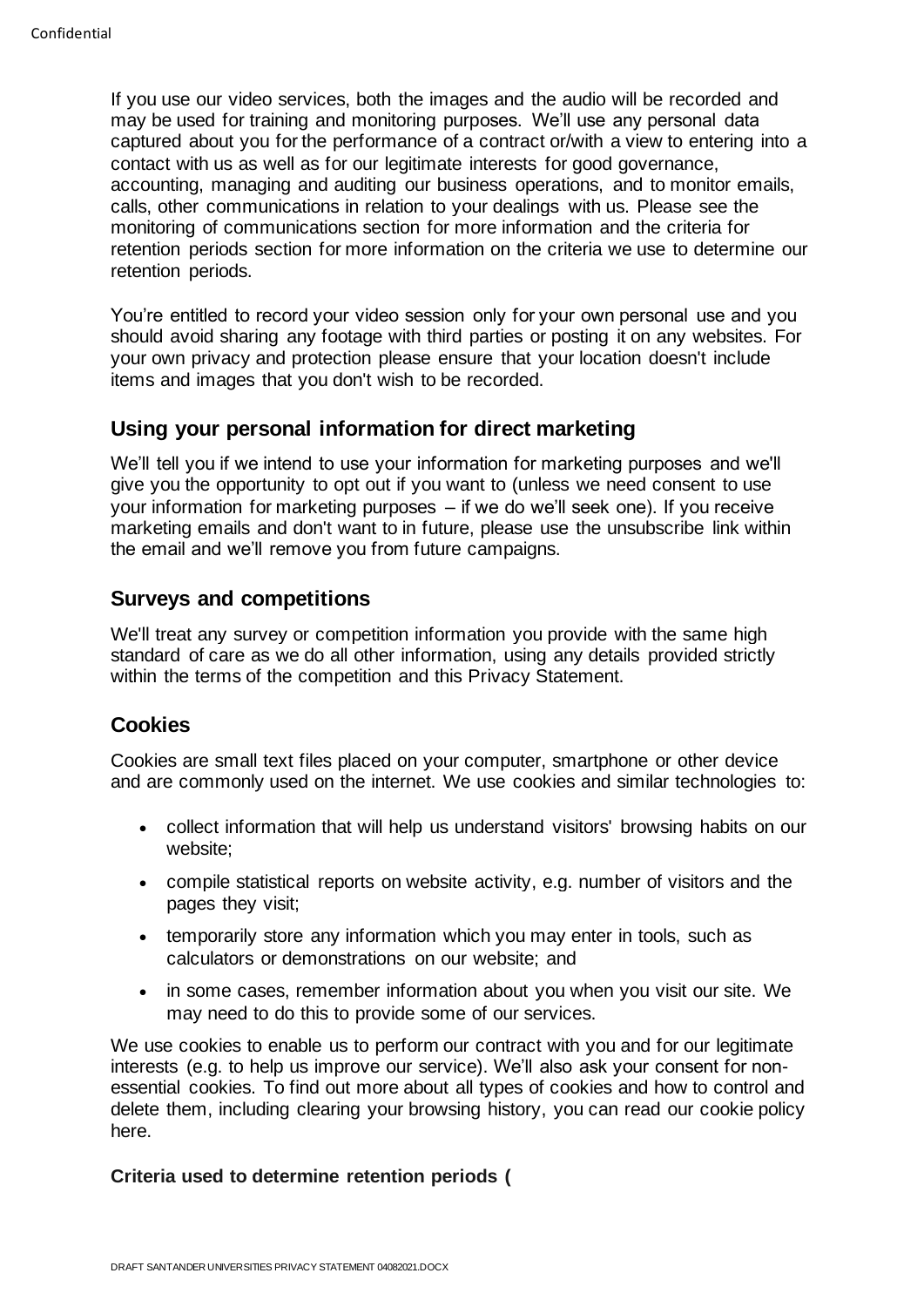The following criteria are used to determine data retention periods for your personal data:

- **Retention in case of queries**. We'll retain your personal data as long as necessary to deal with your queries (e.g. if your application is unsuccessful) or for a sensible period in order for us to reply to your online query and then deal with queries you raise upon receipt):
- **Retention in case of claims**. We'll retain your personal data for as long as you might legally bring claims against us; and
- **Retention in accordance with legal and regulatory requirements**. We'll retain your personal data after our relationship has come to an end, based on our legal and regulatory requirements.

## **Your rights under applicable data protection law**

Your rights are as follows:

- The **right to be informed** about our processing of your personal data;
- The right to have your personal data **corrected if it's inaccurate** and to have **incomplete personal data completed**;
- The right **to object** to processing of your personal data;
- The right **to restrict processing** of your personal data;
- The right **to have your personal data erased** (the "right to be forgotten");
- The right to **request access** to your personal data and information about how we process it;
- The right to **move, copy or transfer your personal data** ("data portability"); and
- Rights in relation to **automated decision making** including profiling.

You have the right to complain to the Information Commissioner's Office. It has enforcement powers and can investigate compliance with data protection law: **ico.org.uk**.

For more details on all the above you can contact our DPO, view the ['Using My](https://www.santander.co.uk/assets/s3fs-public/documents/using_my_personal_data_core0026mar21h.pdf)  [Personal Data' booklet \(121 KB\).](https://www.santander.co.uk/assets/s3fs-public/documents/using_my_personal_data_core0026mar21h.pdf)

### **Data anonymisation and aggregation**

Your personal data may be converted into statistical or aggregated data which can't be used to identify you, then used to produce statistical research and reports. This aggregated data may be shared and used in all the ways described above.

### **\*Group companies**

For more information on the Santander group companies, please see the 'Using My [Personal Data' booklet \(121 KB\).](https://www.santander.co.uk/assets/s3fs-public/documents/using_my_personal_data_core0026mar21h.pdf)

# **Changes to this Privacy Statement**